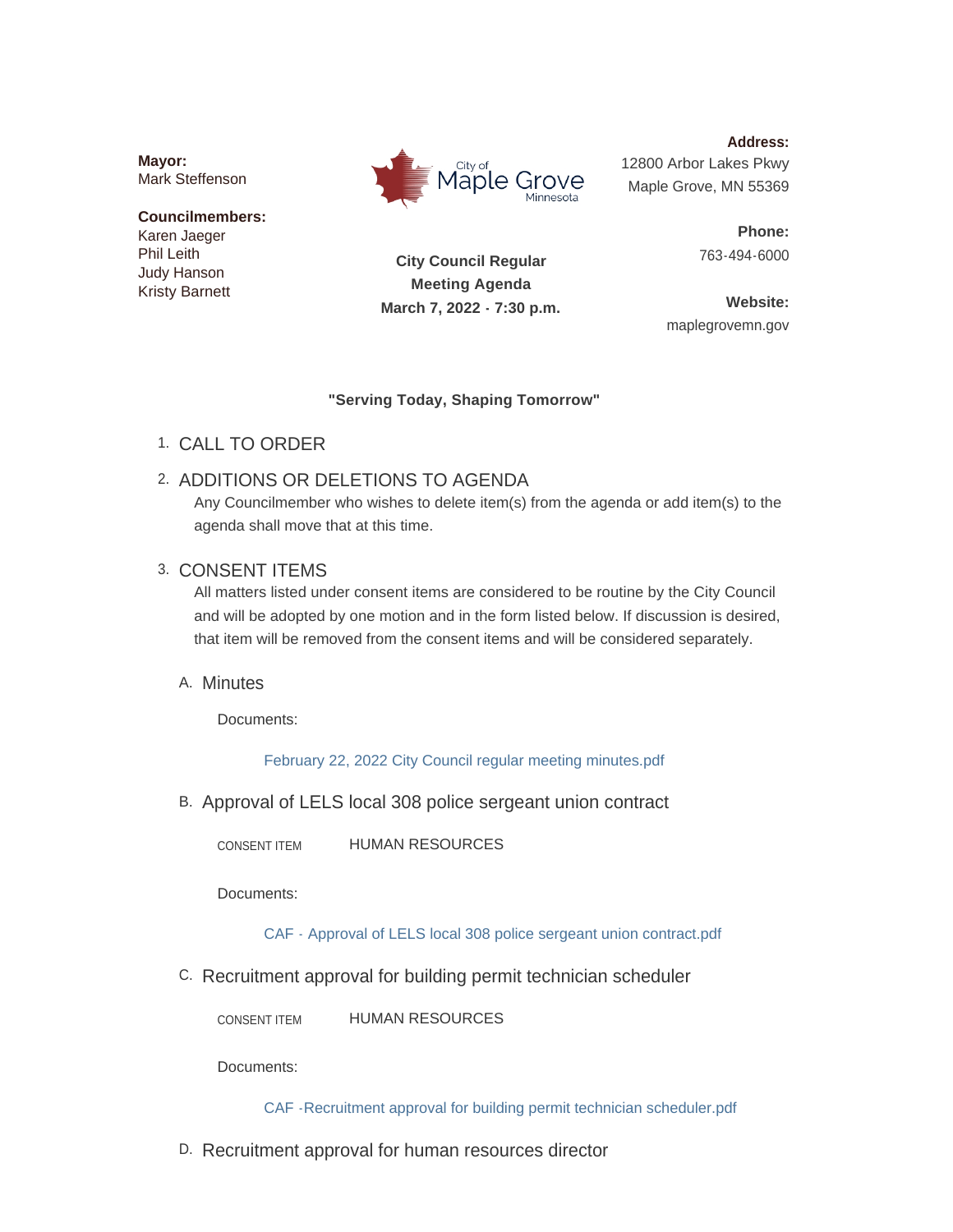Documents:

[CAF - Recruitment approval for human resources director.pdf](https://www.maplegrovemn.gov/AgendaCenter/ViewFile/Item/1378?fileID=5295)

E. Recruitment approval for police records management lead

HUMAN RESOURCES CONSENT ITEM

Documents:

[Recrutiment approval for police records managment lead.pdf](https://www.maplegrovemn.gov/AgendaCenter/ViewFile/Item/1380?fileID=5335)

F. Recruitment approval for police records management technician

HUMAN RESOURCES CONSENT ITEM

Documents:

[CAF Recuritment approval for police record management technician.pdf](https://www.maplegrovemn.gov/AgendaCenter/ViewFile/Item/1383?fileID=5348)

G. Crocus Grove Planned Unit Development concept stage plan, development stage plan, preliminary plat, rezoning and administrative lot division

COMMUNITY & ECONOMIC DEVELOPMENT CONSENT ITEM

Documents:

CAF Crocus Grove PUD concept stage plan, development stage plan, [preliminary plat, rezoning and administrative lot division 03-07-2022.pdf](https://www.maplegrovemn.gov/AgendaCenter/ViewFile/Item/1399?fileID=5323) [Attachment A - Location map.pdf](https://www.maplegrovemn.gov/AgendaCenter/ViewFile/Item/1399?fileID=5322)

Edgewater on Cook Lake final plat update H.

COMMUNITY & ECONOMIC DEVELOPMENT CONSENT ITEM

Documents:

[CAF Edgewater on Cook Lake final plat update 03-07-2022.pdf](https://www.maplegrovemn.gov/AgendaCenter/ViewFile/Item/1398?fileID=5455) [Attachment A - Location map.pdf](https://www.maplegrovemn.gov/AgendaCenter/ViewFile/Item/1398?fileID=5312) [Attachment B - Maps.pdf](https://www.maplegrovemn.gov/AgendaCenter/ViewFile/Item/1398?fileID=5313)

I. Edison Apartments Planned Unit Development concept stage plan amendment

COMMUNITY & ECONOMIC DEVELOPMENT CONSENT ITEM

Documents: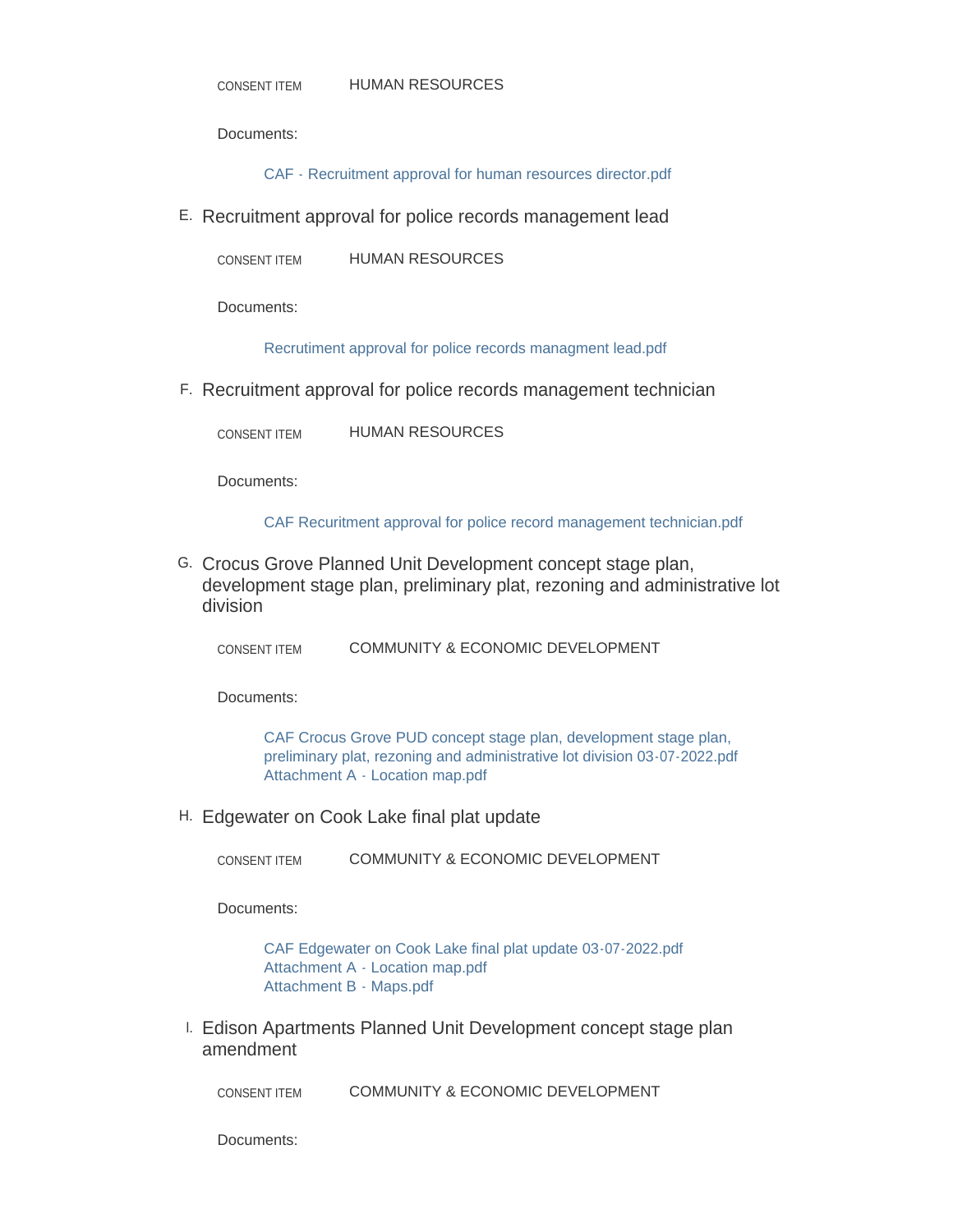[CAF Edison Apartments Planned Unit Development concept stage plan](https://www.maplegrovemn.gov/AgendaCenter/ViewFile/Item/1402?fileID=5311)  amendment 03-07-2022.pdf [Attachment A - Resolution No. 22-054.pdf](https://www.maplegrovemn.gov/AgendaCenter/ViewFile/Item/1402?fileID=5310)

J. Fox Briar Ridge East final plat

COMMUNITY & ECONOMIC DEVELOPMENT CONSENT ITEM

Documents:

[CAF Fox Briar Ridge East final plat 03-07-2022.pdf](https://www.maplegrovemn.gov/AgendaCenter/ViewFile/Item/1400?fileID=5326) [Attachment A - Location map.pdf](https://www.maplegrovemn.gov/AgendaCenter/ViewFile/Item/1400?fileID=5324) [Attachment B - Final Plat.pdf](https://www.maplegrovemn.gov/AgendaCenter/ViewFile/Item/1400?fileID=5325)

K. Fox Briar Ridge East Planned Unit Development concept stage plan, development stage plan, rezoning and preliminary plat

COMMUNITY & ECONOMIC DEVELOPMENT CONSENT ITEM

Documents:

[CAF Fox Briar Ridge East Planned Unit Development concept stage plan,](https://www.maplegrovemn.gov/AgendaCenter/ViewFile/Item/1401?fileID=5327)  development stage plan, rezoning and preliminary plat 03-07-2022.pdf [Attachment A - Ordninance No. 22-05.pdf](https://www.maplegrovemn.gov/AgendaCenter/ViewFile/Item/1401?fileID=5328) [Attachment B - Resolution No. 22-053.pdf](https://www.maplegrovemn.gov/AgendaCenter/ViewFile/Item/1401?fileID=5329) [Attachment C - Planned Unit Development agreement.pdf](https://www.maplegrovemn.gov/AgendaCenter/ViewFile/Item/1401?fileID=5330)

L. Master subordination agreement and first amendment to the promissory note and mortgage with Maple Village II, LLC

COMMUNITY & ECONOMIC DEVELOPMENT CONSENT ITEM

Documents:

[CAF Master subordination agreement and first amendment to the promissory](https://www.maplegrovemn.gov/AgendaCenter/ViewFile/Item/1356?fileID=5286)  note and mortgage with Maple Village II, LLC.pdf [Attachment A - Master suboridination agreement and estoppel certificate.pdf](https://www.maplegrovemn.gov/AgendaCenter/ViewFile/Item/1356?fileID=5284) [Attachment B - First amendment to the promissory note and mortgage.pdf](https://www.maplegrovemn.gov/AgendaCenter/ViewFile/Item/1356?fileID=5285)

M. Support for local housing and land use regulation

COMMUNITY & ECONOMIC DEVELOPMENT CONSENT ITEM

Documents:

[CAF Support for local housing and land use regulation 03-07-2022.pdf](https://www.maplegrovemn.gov/AgendaCenter/ViewFile/Item/1396?fileID=5306) [Attachment A - Resolution No. 22-042.pdf](https://www.maplegrovemn.gov/AgendaCenter/ViewFile/Item/1396?fileID=5307)

N. County Road 47 Reconstruction (Plymouth) Project No. 22-13 establish project Resolution No. 22-052

ENGINEERING CONSENT ITEM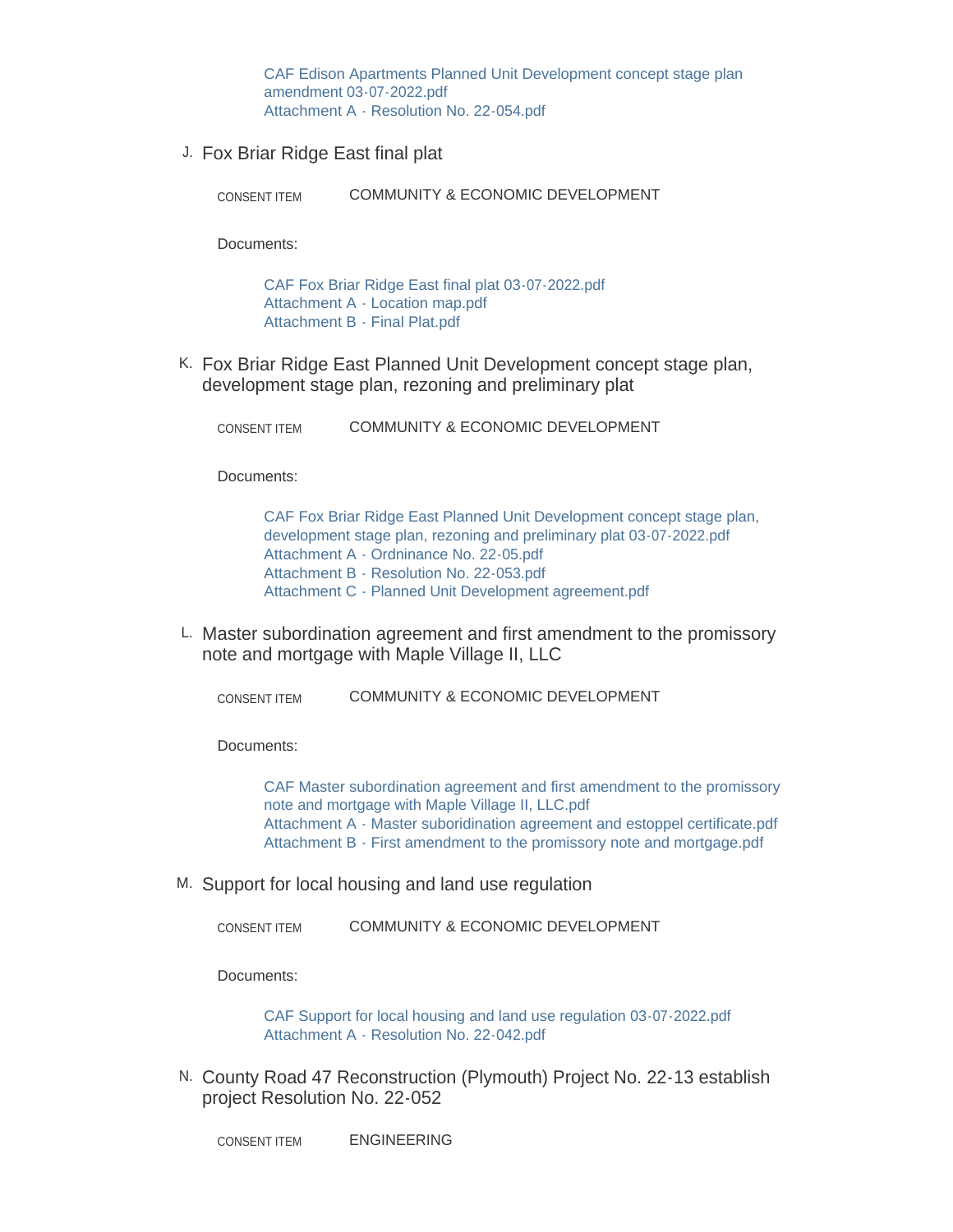Documents:

[CAF - County Road 47 Plymouth - establish project - Resolution No. 22-](https://www.maplegrovemn.gov/AgendaCenter/ViewFile/Item/1407?fileID=5342) 052.pdf [Attachment A - Resolution No. 22-052.pdf](https://www.maplegrovemn.gov/AgendaCenter/ViewFile/Item/1407?fileID=5343) [Attachment B - Proposed improvements.pdf](https://www.maplegrovemn.gov/AgendaCenter/ViewFile/Item/1407?fileID=5344)

Evanswood Project No. 21-10 - approve plans and authorize ad for bids - O. Resolution No. 22-039

ENGINEERING CONSENT ITEM

Documents:

[CAF - Evanswood Proj. No. 21-10 - approve plans and authorize ad for bids -](https://www.maplegrovemn.gov/AgendaCenter/ViewFile/Item/1410?fileID=5355) Resolution No. 22-039.pdf [Attachment A - Resolution No. 22-039.pdf](https://www.maplegrovemn.gov/AgendaCenter/ViewFile/Item/1410?fileID=5358) [Attachment B - Phase 1 improvements.pdf](https://www.maplegrovemn.gov/AgendaCenter/ViewFile/Item/1410?fileID=5356) [Attachment C - Project location map.pdf](https://www.maplegrovemn.gov/AgendaCenter/ViewFile/Item/1410?fileID=5357)

P. Public street designation - Resolution No. 22-049

ENGINEERING CONSENT ITEM

Documents:

[CAF - Public street designation - Resolution No. 22-049.pdf](https://www.maplegrovemn.gov/AgendaCenter/ViewFile/Item/1405?fileID=5336) [Attachment A - Resolution No. 22-049.pdf](https://www.maplegrovemn.gov/AgendaCenter/ViewFile/Item/1405?fileID=5337) [Attachment B - Location map.pdf](https://www.maplegrovemn.gov/AgendaCenter/ViewFile/Item/1405?fileID=5338)

Water Emergency Board and water restrictions - Ordinance No. 22-04 Q.

ENGINEERING CONSENT ITEM

Documents:

[CAF - Water Emergency Board and water restrictions - Ordinance No. 22-](https://www.maplegrovemn.gov/AgendaCenter/ViewFile/Item/1406?fileID=5339) 04.pdf [Attachment A - Proposed Ordinance No. 22-04.pdf](https://www.maplegrovemn.gov/AgendaCenter/ViewFile/Item/1406?fileID=5340) [Attachment B - Proposed Summary Ordinance No. 22-04.pdf](https://www.maplegrovemn.gov/AgendaCenter/ViewFile/Item/1406?fileID=5341)

R. Sureties

ENGINEERING CONSENT ITEM

Documents:

#### [CAF - Sureties.pdf](https://www.maplegrovemn.gov/AgendaCenter/ViewFile/Item/1408?fileID=5345)

S. Acting city administrator

ADMINISTRATION CONSENT ITEM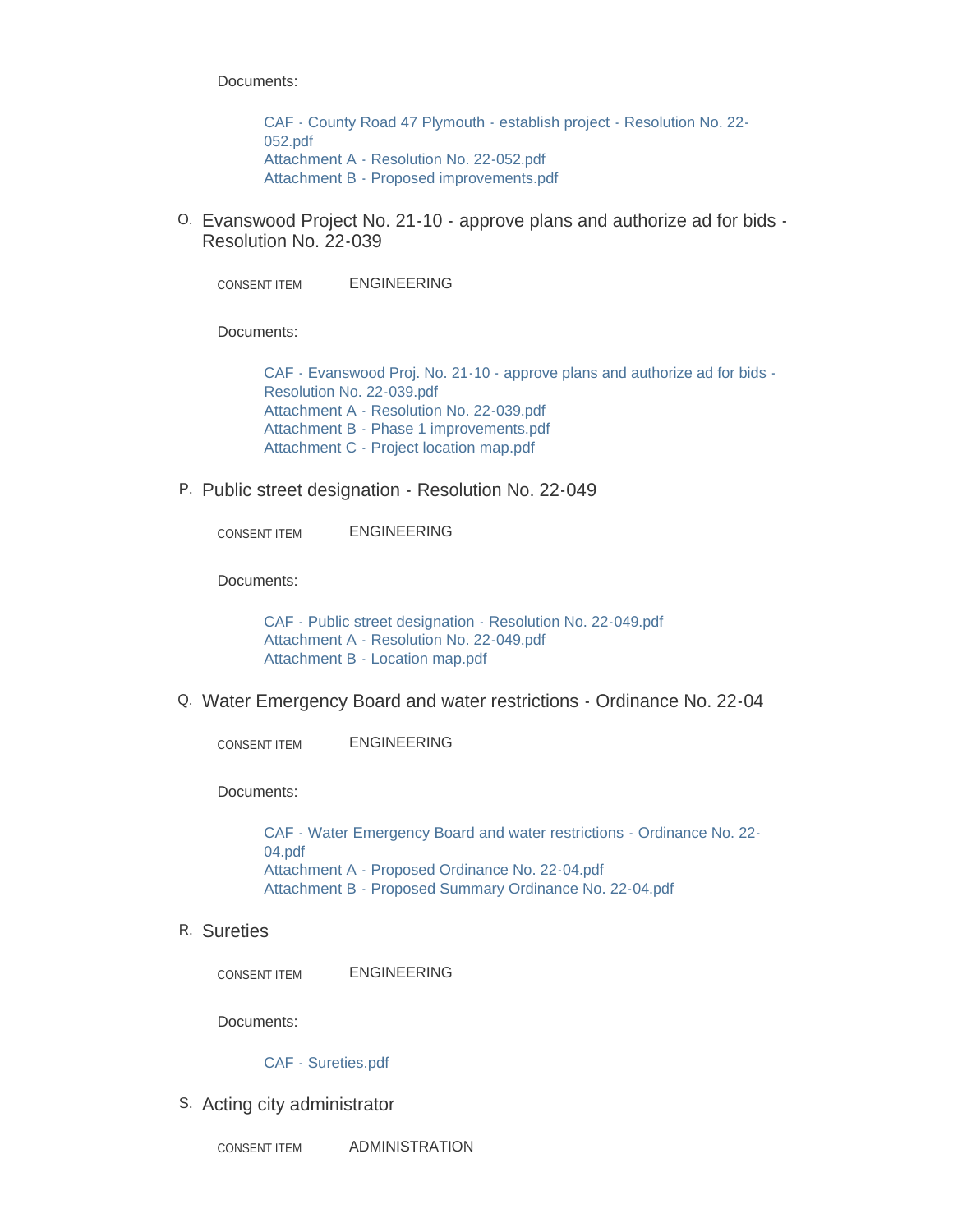Documents:

[CAF Acting city administrator.pdf](https://www.maplegrovemn.gov/AgendaCenter/ViewFile/Item/1322?fileID=5354)

T. Commercial kennel licenses

ADMINISTRATION CONSENT ITEM

Documents:

[CAF - Commercial kennel licenses.pdf](https://www.maplegrovemn.gov/AgendaCenter/ViewFile/Item/1404?fileID=5331)

U. Purchase authorization of MY RIDE vehicle

ADMINISTRATION CONSENT ITEM

Documents:

[CAF Purchase authorization of MY RIDE vehicle.pdf](https://www.maplegrovemn.gov/AgendaCenter/ViewFile/Item/1359?fileID=5293) [Attachment A - RFQ van response from North Central Bus and Equipment](https://www.maplegrovemn.gov/AgendaCenter/ViewFile/Item/1359?fileID=5294)  Inc.pdf

V. Transit Station parking ramp LED lighting conversion bid award

| <b>CONSENT ITEM</b> | ADMINISTRATION |
|---------------------|----------------|
|---------------------|----------------|

Documents:

[CAF Transit Station parking ramp LED lighting conversion bid award.pdf](https://www.maplegrovemn.gov/AgendaCenter/ViewFile/Item/1397?fileID=5308) [Attachment A Proposed agreement with BlueSky Electric.pdf](https://www.maplegrovemn.gov/AgendaCenter/ViewFile/Item/1397?fileID=5309) [Attachment B BlueSky Electric LLC bid response..pdf](https://www.maplegrovemn.gov/AgendaCenter/ViewFile/Item/1397?fileID=5332)

W. Approve claims

ADMINISTRATION CONSENT ITEM

Documents:

[CAF - Approve claims 3-07-2022.pdf](https://www.maplegrovemn.gov/AgendaCenter/ViewFile/Item/1409?fileID=5352) [Attachment A 2-23-2022 Check register.pdf](https://www.maplegrovemn.gov/AgendaCenter/ViewFile/Item/1409?fileID=5353) [Attachment B 3-02-2022 Check register.pdf](https://www.maplegrovemn.gov/AgendaCenter/ViewFile/Item/1409?fileID=5349) [Attachment C 2-18-2022 EFT payment register.pdf](https://www.maplegrovemn.gov/AgendaCenter/ViewFile/Item/1409?fileID=5350) [Attachment D 3-02-2022 EFT payment register.pdf](https://www.maplegrovemn.gov/AgendaCenter/ViewFile/Item/1409?fileID=5351)

#### 4. REMOVED CONSENT ITEMS

At this time, consent items removed for further discussion will be considered.

#### 5. SPECIAL BUSINESS

OPEN FORUM - Individuals may address the City Council about any item not contained on the agenda. A maximum of five (5) minutes is allowed for each speaker, however this time may be reduced if many speakers are present. The Mayor may limit time and the